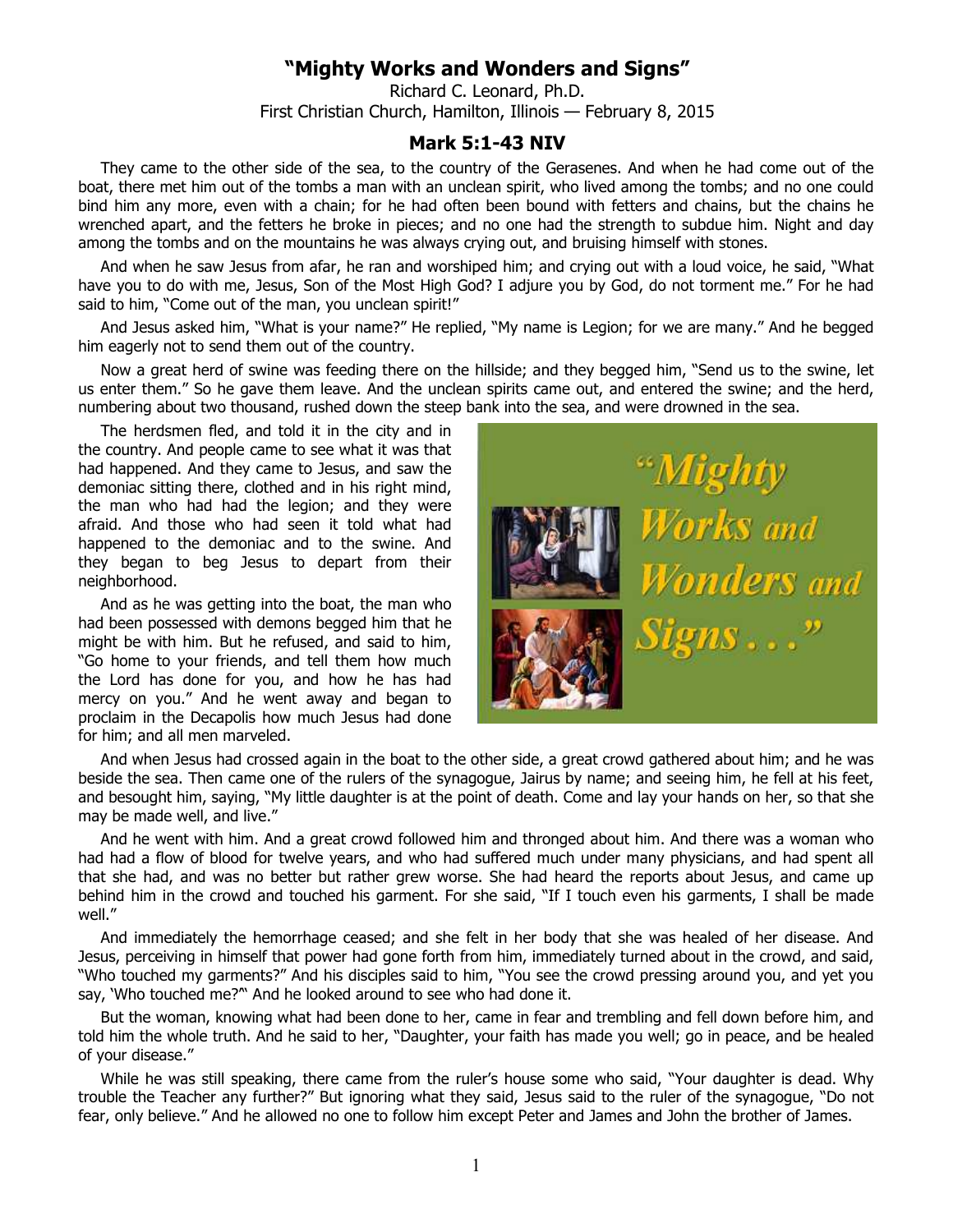When they came to the house of the ruler of the synagogue, he saw a tumult, and people weeping and wailing loudly. And when he had entered, he said to them, "Why do you make a tumult and weep? The child is not dead but sleeping." And they laughed at him. But he put them all outside, and took the child's father and mother and those who were with him, and went in where the child was. Taking her by the hand he said to her, "Talitha cumi"; which means, "Little girl, I say to you, arise."

And immediately the girl got up and walked (she was twelve years of age), and they were immediately overcome with amazement. And he strictly charged them that no one should know this, and told them to give her something to eat.

\_\_\_\_\_\_\_\_\_\_\_\_\_\_\_\_\_\_\_\_\_\_\_\_\_\_\_\_\_\_\_\_\_

An important author during the 1700s was the Scottish philosopher David Hume. Among his most influential writings was his "Essay on Miracles." In this essay, Hume assumed that no one had ever actually observed a miracle, such as a dead man coming back to life. No reports of such miracles, Hume claimed, can be true; such reports are either written by someone who intends to deceive people, or they're based on the false testimony of people claiming to have witnessed a miracle. Hume based his assertion on his own experience, and the experience of people in his own cultural environment. He stated his conclusion this way: "It is contrary to experience that a miracle should be true, but not contrary to experience that testimony should be false."



Hume was not the first person to deny the existence of miracles, but his writings were the most influential in creating the widespread skepticism about miracles that permeates Western civilization today. Disbelief in miracles, such as healings or people being raised from the dead, is so pervasive in our culture that many people, when they hear the reports of Jesus' miracles like those in our passage from the Gospel of Mark, simply cannot believe the stories are true. Nor, of course, can they believe in Jesus' resurrection from the dead. My late brother was a Unitarian minister, and as you know Unitarians don't believe in the Bible and the miracles it records. His widow, my sister-in-law, once told me that when she was growing up her Sunday school class was singing "Jesus Wants Me for a Sunbeam." Ridiculous, she thought, even as a child.

"Jesus doesn't want me to be anything — *Jesus is dead*. People don't rise from the dead." As you can see, the legacy of David Hume is still with us.

But there was just one little flaw in Hume's thinking. Miracles don't happen, he claimed, because no one he knew of had ever witnessed a miracle. Therefore, he said, no testimony about miracles could be true. I think you can see the flaw here; if you decide in advance that miracles  $can't$  be real, then of course you won't believe anybody who claims to have observed one. You've ruled out the testimony, and the evidence, before you've even heard it. The world in which Hume lived was limited to Great Britain and France, where he thought no one could testify to a miracle. But if he had been able, or willing, to listen to the testimony of people the world over, he would have had to revise his opinion.

Not only that, but skeptics apply a different criterion to evidence about miracles from what they apply to other questions. The astronomer Carl Sagan famously asserted that "extraordinary claims demand extraordinary evidence." But that's logically absurd. Claims about extraordinary things demand the same kind of evidence as any other claim. And the evidence for the miracles of Jesus is far greater than the evidence for many other events in the ancient world. Historians don't doubt that Alexander the Great conquered the ancient Near East, or that Julius Caesar was assassinated in 44 B.C. Yet the ancient sources for these events are far fewer, and much later, than the sources for the events we read about in the Gospels. Those sources are more numerous, and much closer in time to the original events, than the sources for other commonly accepted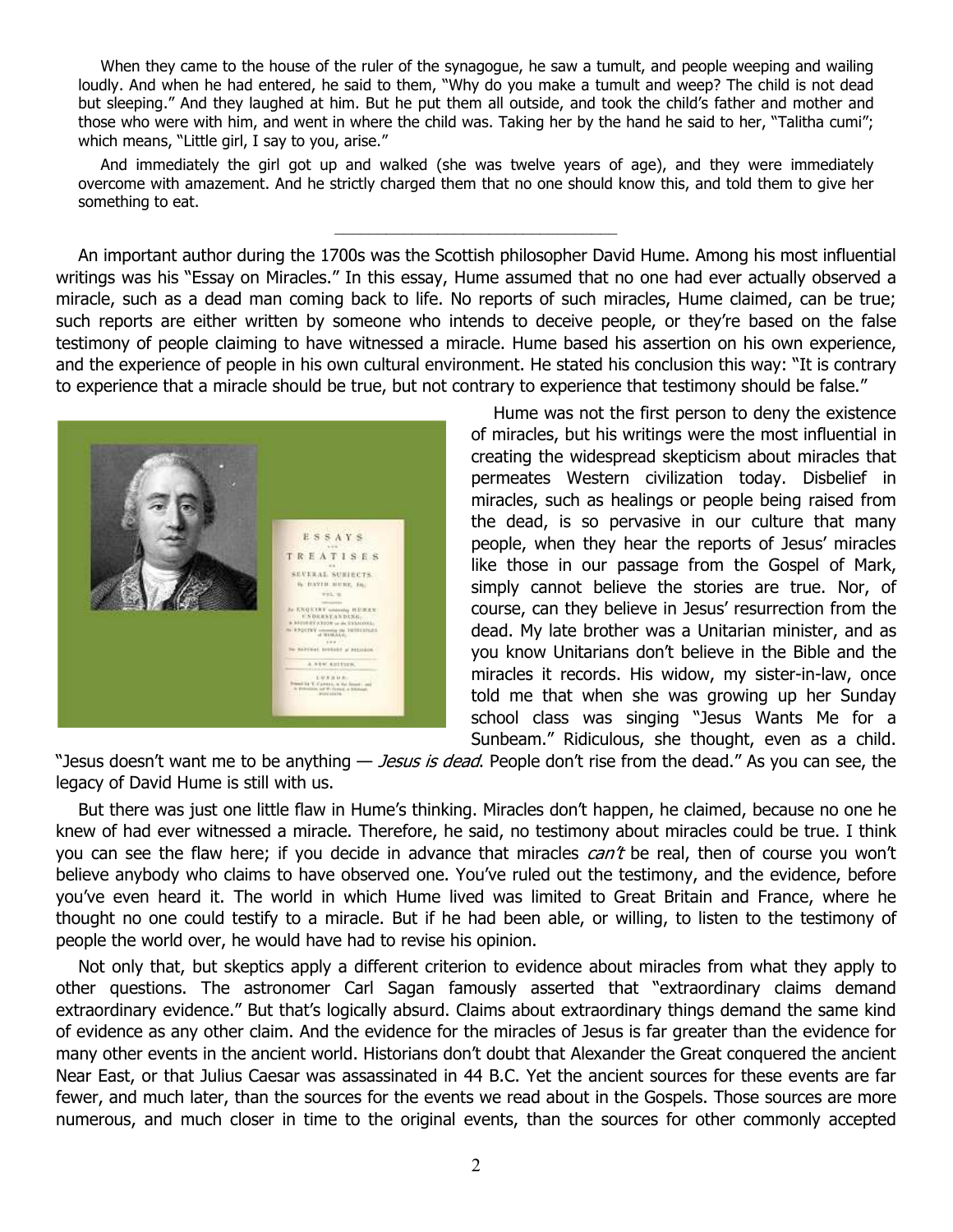happenings of ancient history. It's only the prejudice of some historians that causes them to reject the evidence available to them.

Today, contrary to what David Hume thought, testimony about miracles is pervasive in many parts of the world outside the limited scope of Western civilization, with its anti-miracle prejudice. The widespread witnessing to, and experiencing of, miracles today has been documented by Professor Craig Keener in a massive, heavily footnoted twovolume work simply called Miracles. In these volumes, published in 2011 by a respected academic publisher, Keener documents thousands of reported miracles not only in what he calls the "majority world" — Africa, Asia and Latin America — but also in regions where European culture prevails, such as North America. In our culture, when people have lifethreatening medical conditions they can usually obtain treatment by physicians and hospitals,



involving medication or surgery or other procedures. But in many parts of the world these things simply are not available to most people. They have no other option but to pray, and to seek the Lord's miraculous intervention. Without modern medicine, they have to *depend on miracles.* 

Perhaps this throws a new light on what we've read from the fifth chapter of the Gospel of Mark. Based on Keener's research, it shouldn't surprise anyone that Mark, and the other Gospel writers, believed and wrote down what others had reported about the healings and other miracles that Jesus performed. Let's not misunderstand this; ancient people weren't ignorant and gullible. They were no less skeptical than people today. They didn't just believe anything somebody told them. They knew that people don't rise from the dead, or get miraculously healed, under ordinary circumstances. But when Jesus appeared they had to face the facts (which David Hume was unable, or unwilling, to do). People who encountered Jesus had to deal with what they heard credible witnesses report, or what they saw for themselves. They couldn't ignore the testimony and the evidence; they had to take it seriously, and so it became included in the four Gospels of our New Testament.

 The miracles of Jesus were central to his message about the emerging kingdom of God. They weren't just window dressing to attract an audience; they were evidence that God is on the move, restoring his creation to its original goodness. Jesus' miracles are part of the Epiphany, the manifestation or revelation of the Messiah of Israel. And so they became part of the church's message about Jesus and who he is, as we find in that first Christian sermon recorded in the Acts of the Apostles. For on that Day of Pentecost, when the apostles were filled with the Holy Spirit, Peter began his speech to the bystanders this way: "Men of Israel, hear these words: Jesus of Nazareth, a man attested to you by God with mighty works and wonders and signs which God did through him in your midst, as you yourselves know . . ." (Acts 2:22). The "mighty works and wonders and signs" of Jesus were common knowledge in Jerusalem, and they revealed Jesus for who he is  $-$  the Son of God.

Let's look, then, at the three events recorded in Mark, chapter 5. For here we have three sorts of "mighty works" of Jesus: casting out demons, healing the sick, and raising the dead.

Jesus and his disciples had sailed across part of the Sea of Galilee, apparently from Capernaum to the eastern shore. As they got out of the boat they encountered a man who lived in the local graveyard. No one could restrain him; he broke the silence of the night with his piercing cries. Today most people would call this man crazy, or insane, but the Gospels make clear that he had a different problem. He had an "unclean spirit"; he was under the control of evil spiritual forces that tormented him. When the man saw Jesus he ran to him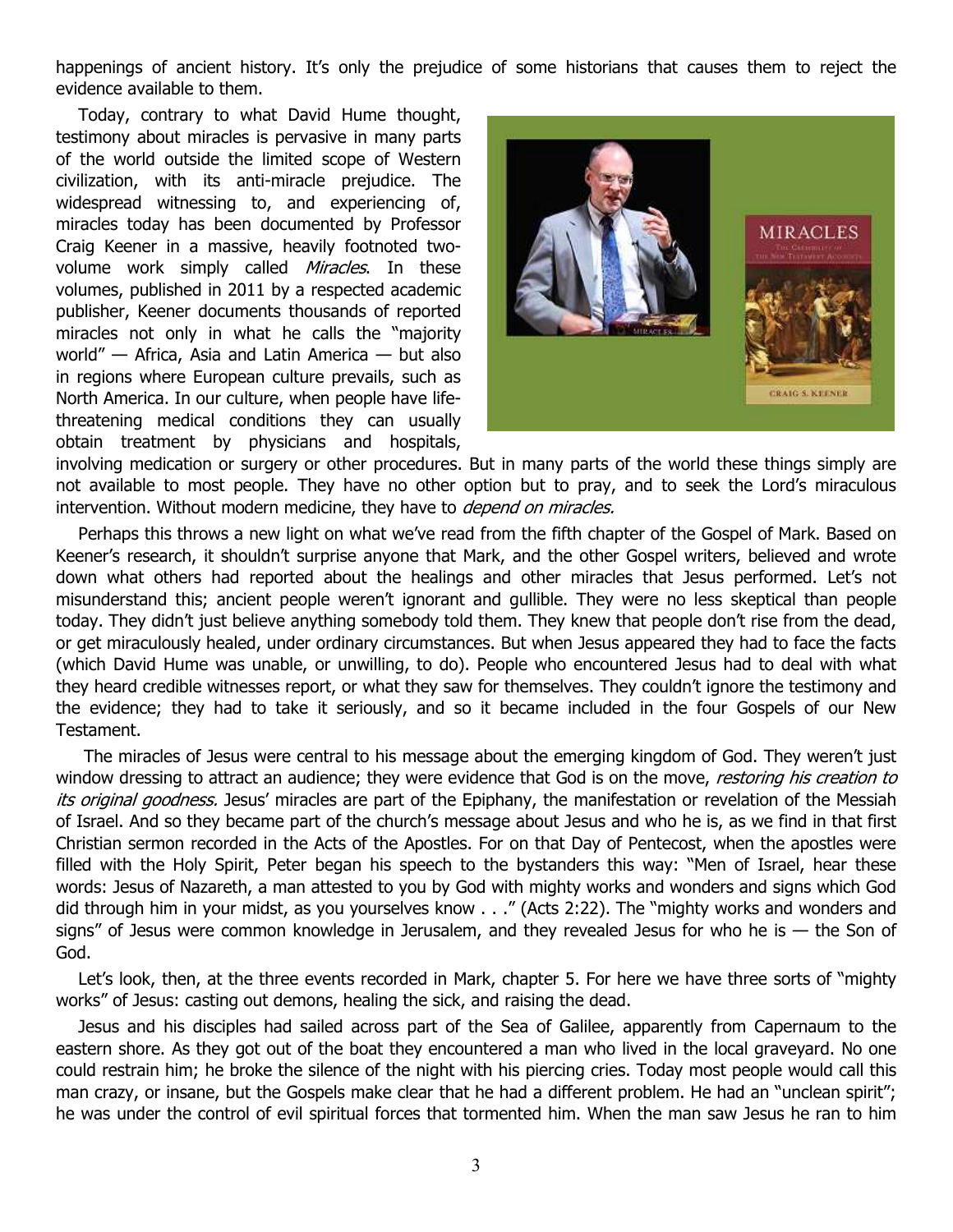

and fell at his feet, and the evil spirit cried out, "What have you to do with me, Jesus, Son of the Most High God?"

What was it about Jesus that caused the evil spirits  $-$  for they were many  $-$  to react that way? What clued the unclean spirits in to the truth about Jesus? They knew something people didn't know — and even Jesus' disciples were still waking up to the whole truth. In their voyage across the Sea of Galilee, Mark tells us, Jesus had just calmed the storm that threatened to swamp their boat. When that happened the disciples asked themselves, "Who then is this, that even wind and sea obey him?" They didn't

quite understand yet, but the demonic spirits that possessed that poor man knew well enough who Jesus was. They knew they had at last met their match in the Messiah, the Son of God.

You'll recall the rest of the story. The demons begged Jesus not to send them out without a body to possess. So he complied by sending them into a herd of pigs, which proceeded to drown themselves in the lake. This side of the Sea of Galilee wasn't Jewish territory. I'm sure the Jews present weren't concerned about the loss of all that pork, but the local people, who weren't worshipers of the God of Israel, were certainly upset. They asked Jesus to get out of there. I don't think that was only because their local agricultural economy had just taken a hit. I think it's because they had seen what Jesus had done for the possessed man. Mark says, "They came to Jesus, and saw the demoniac sitting there, clothed and in his right mind, the man who had had the legion; and they were afraid." This incident isn't just about Jesus helping a poor soul get free of some oppressing situation. It's an Epiphany, a revelation of who Jesus is. When the Son of God shows up, that ought to strike fear in the heart of anyone who isn't serving the living God.

Let's go now to the second event in our passage from Mark's Gospel. Actually, this is a story within a story. It starts out where Jesus is back in Jewish territory, apparently in Capernaum on the north shore of the Sea of Galilee, which was his home town at this point. Jairus, one of the leaders of the local synagogue, has come to Jesus for help. His twelveyear-old daughter is gravely ill, and death seems imminent. Jairus is an important man in Capernaum. I've seen the ancient ruins of the Capernaum synagogue  $-$  or one that was built for the same Jewish community a few centuries later — and even the ruins are impressive. I'm sure Jairus, as a "big man" in this congregation, wasn't normally the type to go around begging uncredentialed local teachers for



help. But he's desperate, and word about Jesus has been spreading through the whole territory. At his appeal, Jesus starts for Jairus's house and the little girl whose life is in danger.

But on the way they get interrupted. In the crowd following them there's a woman who's been suffering from internal bleeding for years. No doctor has been able to help her; in fact, her condition has worsened and all her money has been used up. But she's heard the word about Jesus and she believes that if she even touches the edge of his clothing she'll be healed. So as Jesus passes by she reaches out, brushes her hand against Jesus' garment — and immediately knows that the bleeding in her body has stopped for good.

This incident is often taken as an example of how our faith in God is a critical factor in whether or not we can be healed of our diseases. That's because of what Jesus says to the woman afterward: "Daughter, your faith has made you well; go in peace, and be healed of your disease." But there's more to it than the woman's faith. And sometimes the Gospels tell us that Jesus had compassion on the people he ministered to; he helped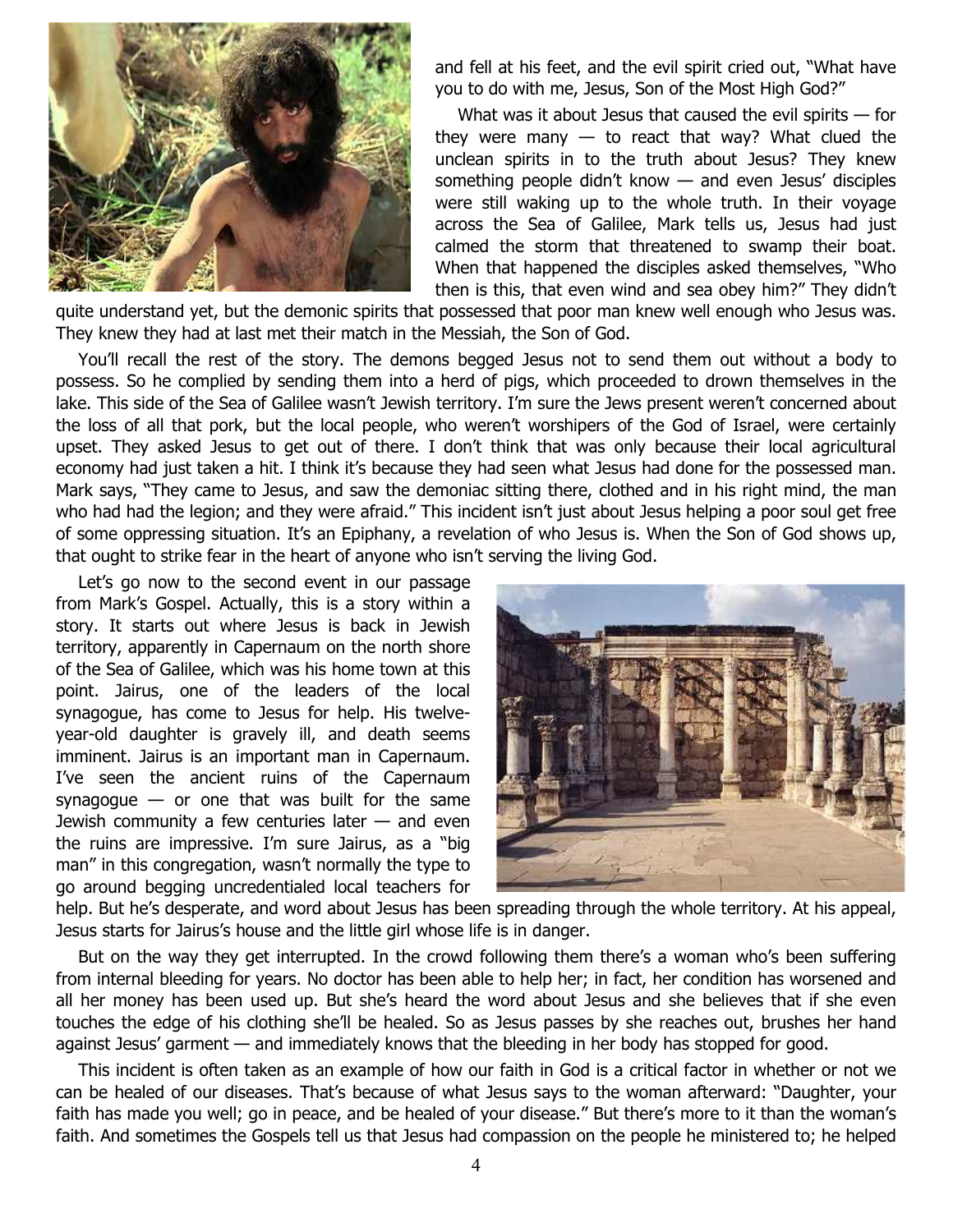them because he felt sorry for them. But how Jesus feels about this woman isn't mentioned at all in this account.



No, Jesus doesn't even know she's there till she reaches out to touch him. Then he knows. How? Because, as Mark tells it, "Jesus, perceiving in himself that power had gone forth from him, immediately turned about in the crowd, and said, 'Who touched my garments?'" The older translation says Jesus knew "that virtue had gone out of him." It wasn't just by this woman's faith that she was healed, or because Jesus felt sorry for her. She got healed *because of the power, the* virtue that flowed from the person of Jesus, even through his clothing. This is another Epiphany, a manifestation of who Jesus is, the Messiah or Anointed One of God. As the apostle Paul says, "For in him all the fullness of God was pleased to dwell" (Colossians 1:19). And that fullness dwelling in one man, the Lord Jesus, has power to heal other people.

But we're only halfway to Jairus's house, so let's go there and see what happens. While Jesus is still speaking to the woman, some people rush in with a sad message for the leader of the synagogue: "Don't bother this Teacher any more. Your daughter's dead." (Really tactful, huh?) But Jesus doesn't let this stop him. He turns to the alarmed Jairus and says, "Don't be afraid. Just have faith."

This incident is different from the healing of the woman with the hemorrhage. This time, the faith of the participants plays a more important role. Jesus sends the whole crowd away and takes with him only his closest disciples, Peter, James, and John. They've been with him in his travels and they've seen what God can do through him. They've seen him heal Peter's mother-in-law, and raise up a paralytic, and deliver demonpossessed people, and now heal this woman who touched him. They expect him to be able to raise the dead to life.

When they get to the house the hired mourners are already there, wailing away, and when Jesus tells them the little girl isn't dead they laugh at him. But Jesus goes to the little girl's bedside and takes with him not only his three disciples, but also the girl's parents. He takes the biggest stakeholders in this matter. The parents of course, are the ones most personally involved. But the disciples have a stake in it, too. They've given up everything in their former lives to follow Jesus, and if this little girl doesn't come back to life they'll have to face the fact that it was all for nothing, their high expectations were unfounded. Our faith, what we expect of Jesus, makes a difference in what he's able to do for us.



So Jesus takes the little girl by the hand and simply says, in Aramaic, Talitha cumi — "Get up, girl!" And she gets up and walks. What Mark says next sounds odd to us: Jesus "strictly charged them that no one should know this." He had also told the man with the unclean spirits not to tell anyone about his deliverance. Why not — shouldn't people know that the healing power of God is present in this man Jesus? Interpreters have pondered this strange situation in the Gospels, but one thing we can say about it. Jesus has come with one central message: "The kingdom of God is here." His healing ministry is part of the appearance of the kingdom,